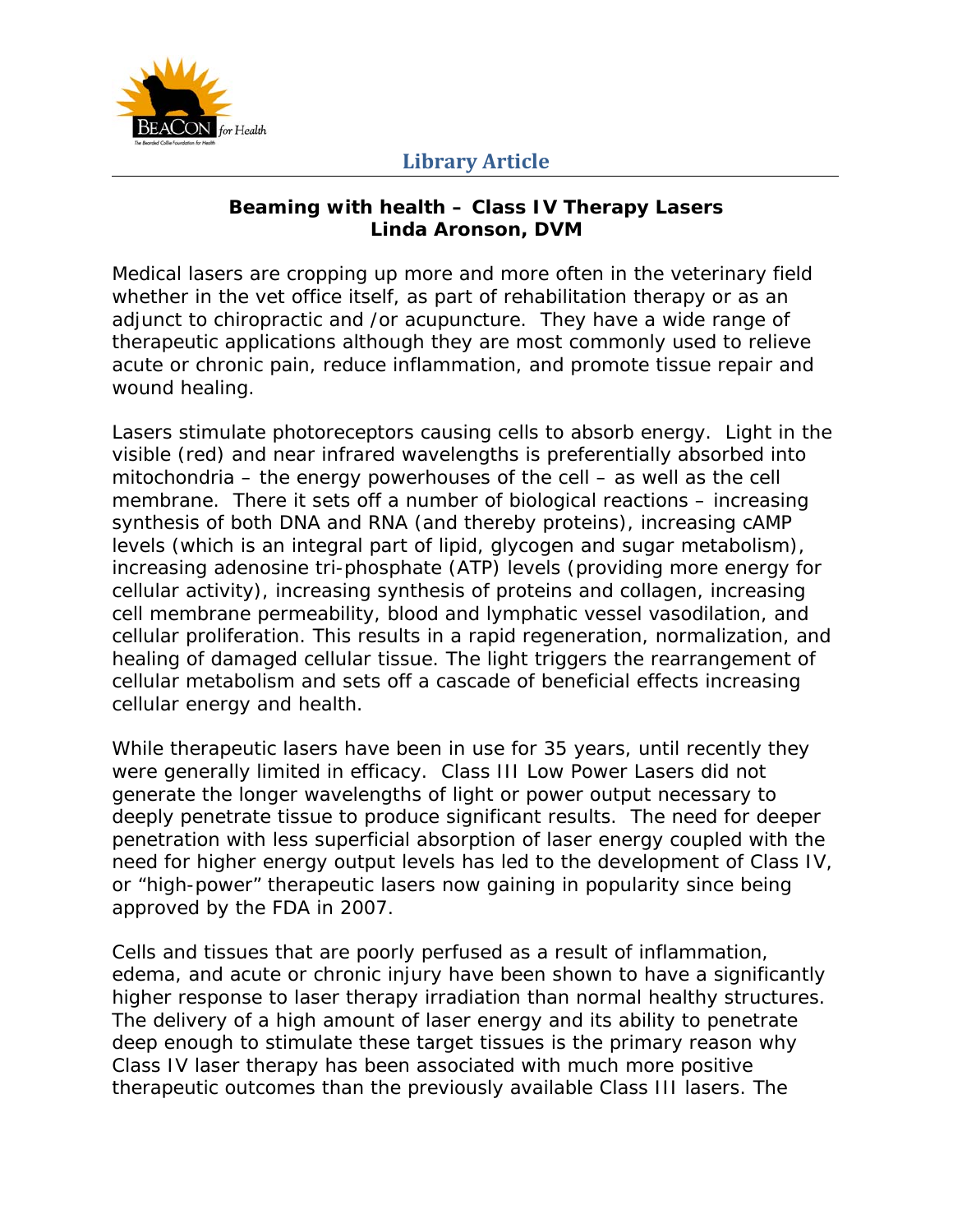

## **Library Article**

introduction of a significant amount of energy into tissue and articular structures within a short period of time leads to optimal cellular stimulation, enhancing wound healing and penetrating deep within the tissues to encourage healing within tendons, ligaments, muscles, nerves, layers of the skin, joints, and even the outer (periosteal) layer of bone. Circulation to the area increases bringing in more water, oxygen and nutrients. There is a reduction in inflammation, muscle spasms, stiffness, and pain.

The biologic effects of Class IV laser therapy include:

 \* Increased Circulation (angiogenesis): vasodilation and the formation of new capillaries within damaged tissues.

\* Immune Stimulation: increased production of

immunoglobulins(antibodies) and lymphocytes (B and T cells) and delivery to the area.

\* Reduction of inflammation: improved removal of damaged cells.

 \* Pain relief: stimulate the production of endorphins, the body's own natural morphine-like substance which increases the threshold of pain perception.

 \* Accelerated Cell Reproduction and Growth: tendons, ligaments, bone and muscle heal at an accelerated rate.

\* Stimulation of Nerve Regeneration

\* Increased Cellular Metabolic Activity

 \* Reduced Fibrous Tissue Formation: collagen fibers align themselves in a more linear, uniform, fashion, reducing scarring and improving the strength of newly healed wounds.

 \* Accelerated Wound Healing: Bacterial growth and probably viral reproduction are inhibited by exposure to laser light, making laser treatment helpful in treating non-healing wounds, contaminated wounds and burns.

 \* Stimulation of Acupuncture Trigger Points When treating acute injuries, the aggressive application of laser therapy will speed healing and reduce complications. Chronic conditions may require frequent (daily) treatment initially followed by a tapering maintenance schedule. Complete healing may not always be possible, and for chronic pain relief the use of laser therapy may replace treatment with steroidal and nonsteroidal pain medications which can have serious deleterious effects on organ function when used chronically. The effect is cumulative however, so that the interval between treatments can often be extended.